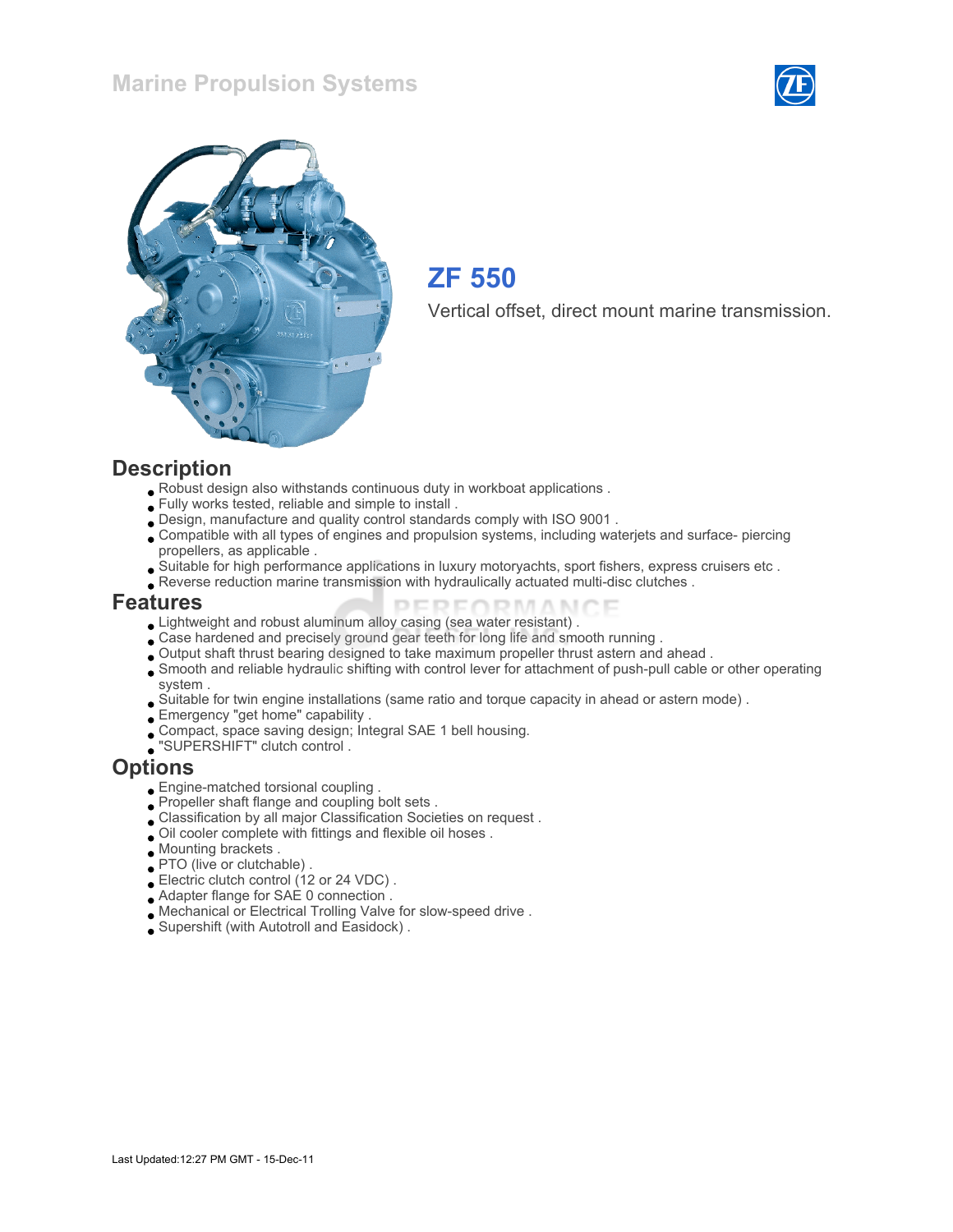

# Pleasure Duty

| <b>RATIOS</b>               | MAX. TORQUE POWER/RPM |      |                                               |    | <b>INPUT POWER CAPACITY</b> |          |           |          |           |          | MAX.       |
|-----------------------------|-----------------------|------|-----------------------------------------------|----|-----------------------------|----------|-----------|----------|-----------|----------|------------|
|                             | Nm                    | ftlb | kW                                            | hp | kW                          | hp       | <b>kW</b> | hp       | <b>kW</b> | hp       | <b>RPM</b> |
|                             |                       |      |                                               |    |                             | 2100 rpm |           | 2300 rpm |           | 2450 rpm |            |
| 1.743, 1.833, 2.000         | 3737                  | 2756 | 0.3913 0.5248 822 1102 900 1207               |    |                             |          |           |          |           | 959 1286 | 3000       |
| $\blacksquare$ 2.233, 2.593 | 3561                  | 2626 | 0.3729 0.5000 783  1050  858  1150  914  1225 |    |                             |          |           |          |           |          | 3000       |
| $\Box$ 0.936*               | 3490                  | 2574 | 0.3654 0.4901 767 1029                        |    |                             |          |           | 841 1127 |           | 895 1201 | 3000       |
| $\boxed{\Box}$ 3.042        | 2921                  | 2154 | 0.3059 0.4102 642   861                       |    |                             |          | 703       | 943      | 749       | 1005     | 3000       |

\* Special Order Ratio.

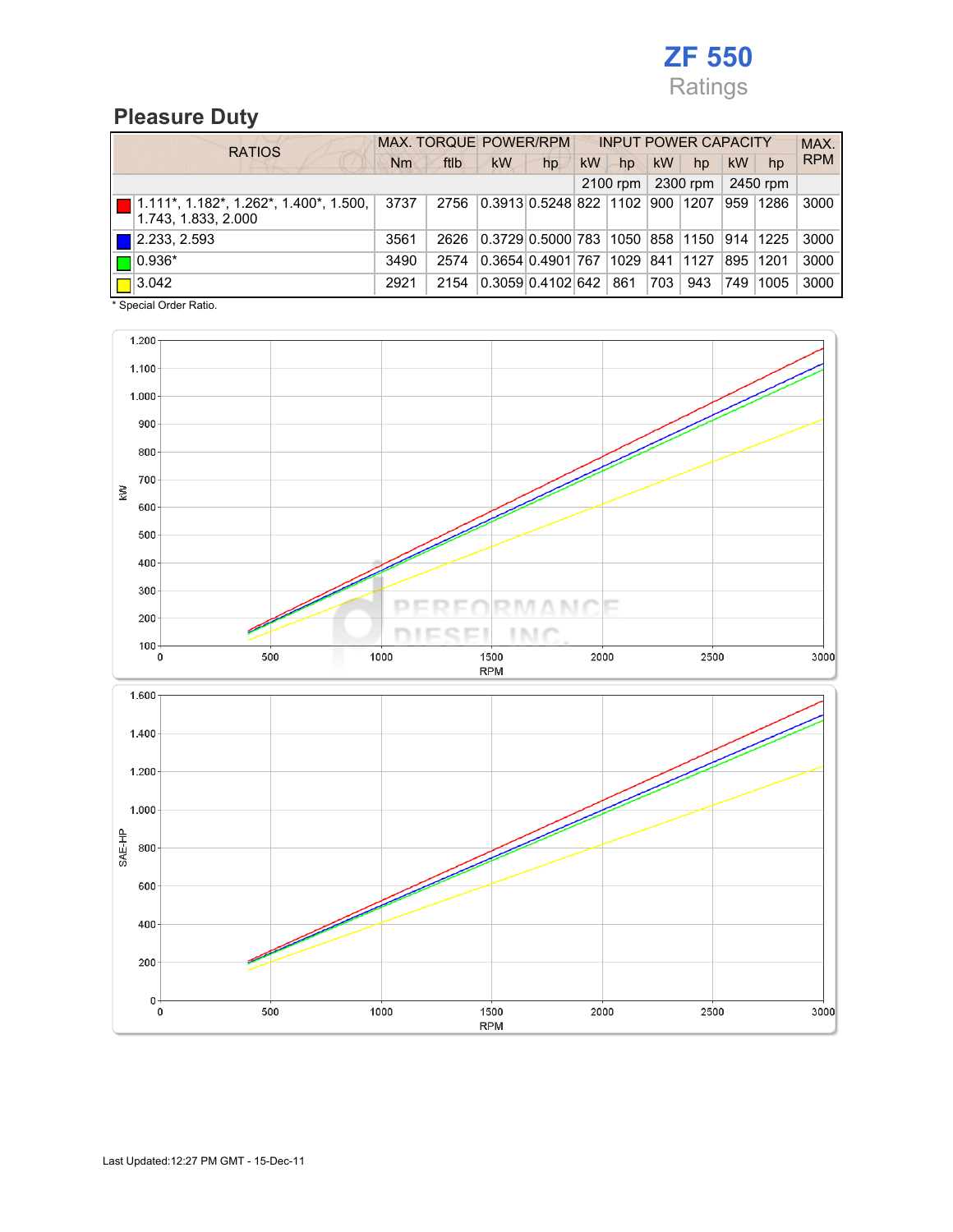# ZF 550 Ratings

## Light Duty

| <b>RATIOS</b>                                                                          | MAX. TORQUE POWER/RPM |      |    |                                   |    | <b>INPUT POWER CAPACITY</b> |           |                   |     |          | MAX.       |
|----------------------------------------------------------------------------------------|-----------------------|------|----|-----------------------------------|----|-----------------------------|-----------|-------------------|-----|----------|------------|
|                                                                                        | Nm                    | ftlb | kW | hp                                | kW | $h$ p                       | <b>kW</b> | hp                | kW  | hp       | <b>RPM</b> |
|                                                                                        |                       |      |    |                                   |    |                             |           | 2100 rpm 2300 rpm |     | 2450 rpm |            |
| 0.936*, 1.111*, 1.182*, 1.262*,<br>1.400*, 1.500, 1.743, 1.833, 2.000,<br>2.233, 2.593 | 3100                  | 2286 |    | 0.3246 0.4353 682  914  747  1001 |    |                             |           |                   | 795 | 1066     | 3000       |
| $\blacksquare$ 3.042<br>$*$ On a simil Onder Definition                                | 2635                  | 1943 |    | 0.2759 0.3700 579  777  635       |    |                             |           | 851               | 676 | 907      | 3000       |

Special Order Ratio.

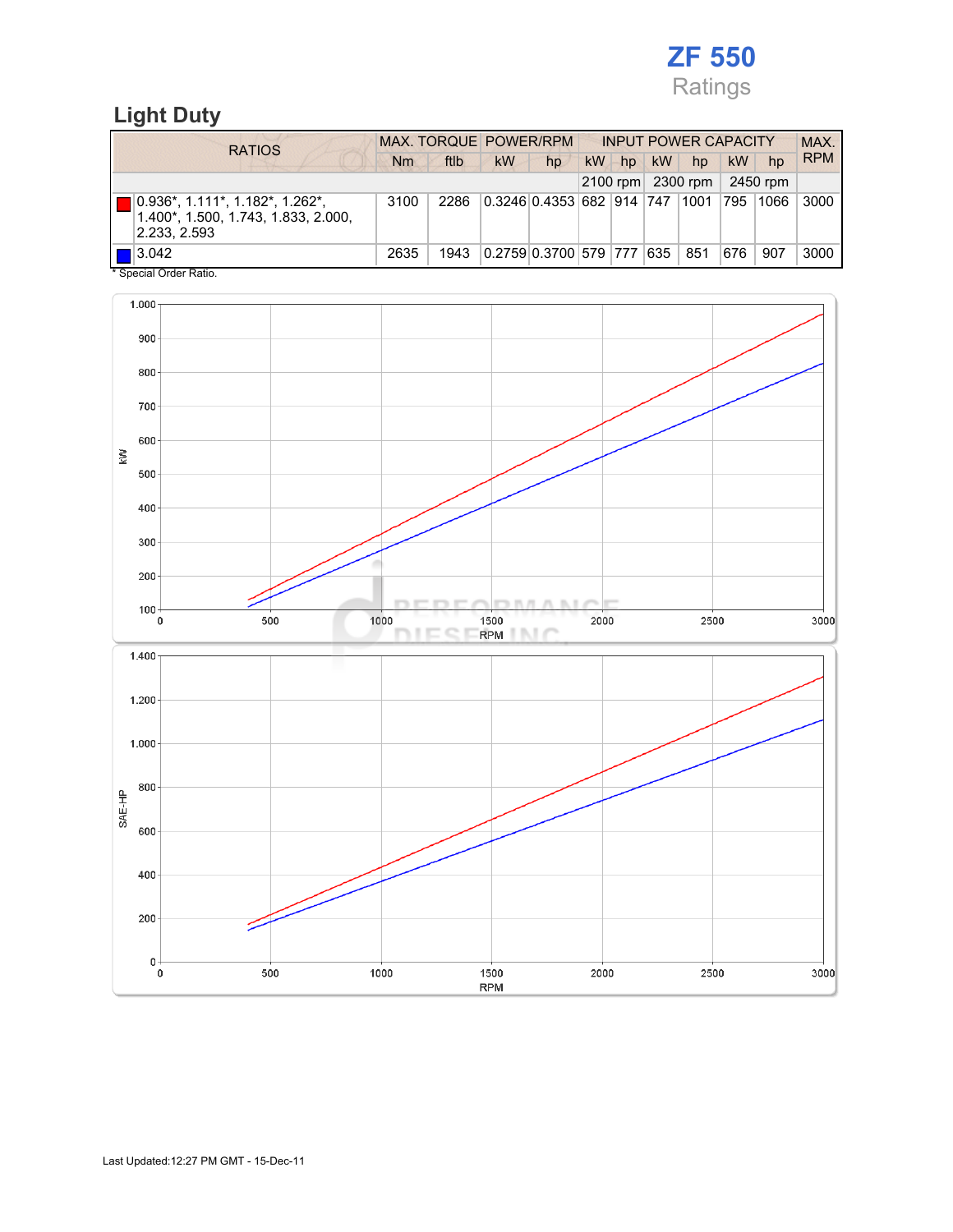# ZF 550 Ratings

## Medium Duty

| <b>RATIOS</b>                                                                              |      | MAX. TORQUE POWER/RPM | <b>INPUT POWER CAPACITY</b> |                   |    |             |     | MAX. |           |                            |            |
|--------------------------------------------------------------------------------------------|------|-----------------------|-----------------------------|-------------------|----|-------------|-----|------|-----------|----------------------------|------------|
|                                                                                            | Nm   | ftlb                  | <b>kW</b>                   | hp                | kW | hp          | kW  | hp   | <b>kW</b> | hp                         | <b>RPM</b> |
|                                                                                            |      |                       |                             |                   |    |             |     |      |           | 1800 rpm 2100 rpm 2250 rpm |            |
| $0.936^*$ , 1.111*, 1.182*, 1.262*, 1.400*,<br>1.500, 1.743, 1.833, 2.000, 2.233,<br>2.593 | 2461 | 1815                  |                             | 0.2577 0.3456 464 |    | 622 541 726 |     |      | 580       | 778                        | 3000       |
| 3.042<br>* Conniel Order Datio                                                             | 2241 | 1653                  |                             | 0.2347 0.3147 422 |    | 566         | 493 | 661  | 528       | 708                        | 3000       |

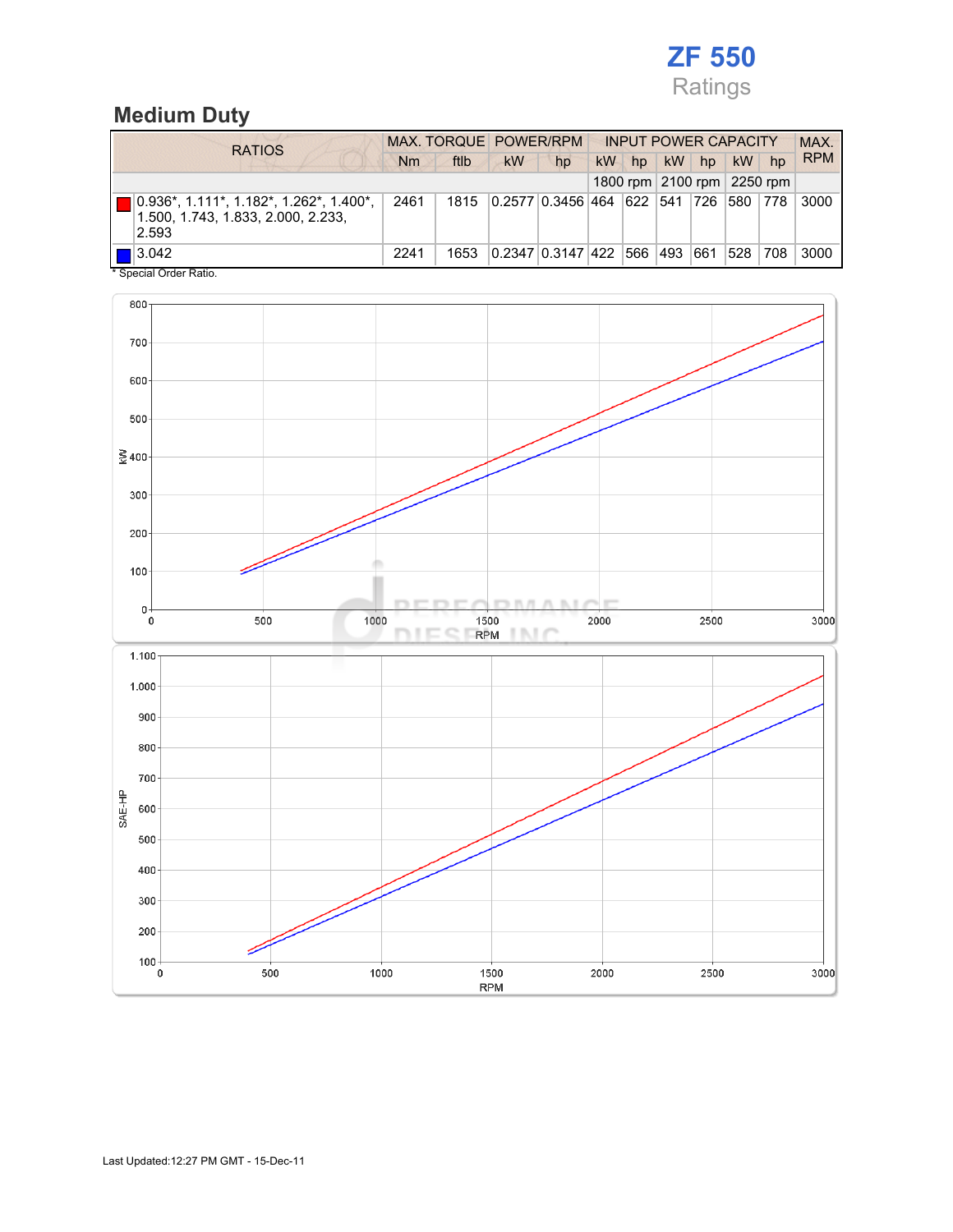# ZF 550 Ratings

# Continuous Duty

|                  | <b>RATIOS</b>                                                                        |      | MAX. TORQUE POWER/RPM |           |                                              |           |    | <b>INPUT POWER CAPACITY</b> |     |           |                                |            |  |
|------------------|--------------------------------------------------------------------------------------|------|-----------------------|-----------|----------------------------------------------|-----------|----|-----------------------------|-----|-----------|--------------------------------|------------|--|
|                  |                                                                                      |      | ftlb                  | <b>kW</b> | hp                                           | <b>kW</b> | hp | <b>kW</b>                   | hp  | <b>kW</b> | hp                             | <b>RPM</b> |  |
|                  |                                                                                      |      |                       |           |                                              |           |    |                             |     |           | 1600 rpm   1800 rpm   2100 rpm |            |  |
| <b>TERRITORY</b> | $\vert$ 0.936*, 1.111*, 1.182*, 1.262*, 1.400*,<br>1.500, 1.743, 1.833, 2.000, 2.233 | 2380 | 1755                  |           | 0.2492  0.3342   399   535   449   602   523 |           |    |                             |     |           | 702                            | 3000       |  |
|                  | $\blacksquare$  2.593                                                                | 2291 | 1690                  |           | 0.2399 0.3217 384  515  432  579             |           |    |                             |     | 504       | 676                            | 3000       |  |
|                  | $\boxed{\Box}$ 3.042                                                                 | 1901 | 1402                  |           | 0.1991   0.2669   318   427                  |           |    | 358                         | 480 | 418       | 561                            | 3000       |  |
|                  | * Special Order Ratio.                                                               |      |                       |           |                                              |           |    |                             |     |           |                                |            |  |

800 700 600 500  $\geq 400$ 300 200  $100<sub>1</sub>$ m  $D, T, \ell$ T. л  $\mathbf 0$ 1500<br>RPM 1000 2000 2500 3000  $\overline{\mathbf{0}}$ 500 **INC** 1.100  $1.000 \cdot$  $900 -$ 800 700 SAE-HP 600 500 400  $300<sub>1</sub>$  $200 \begin{array}{c}\n100 \\
0\n\end{array}$ 500 1000 1500 2000 2500 3000 **RPM**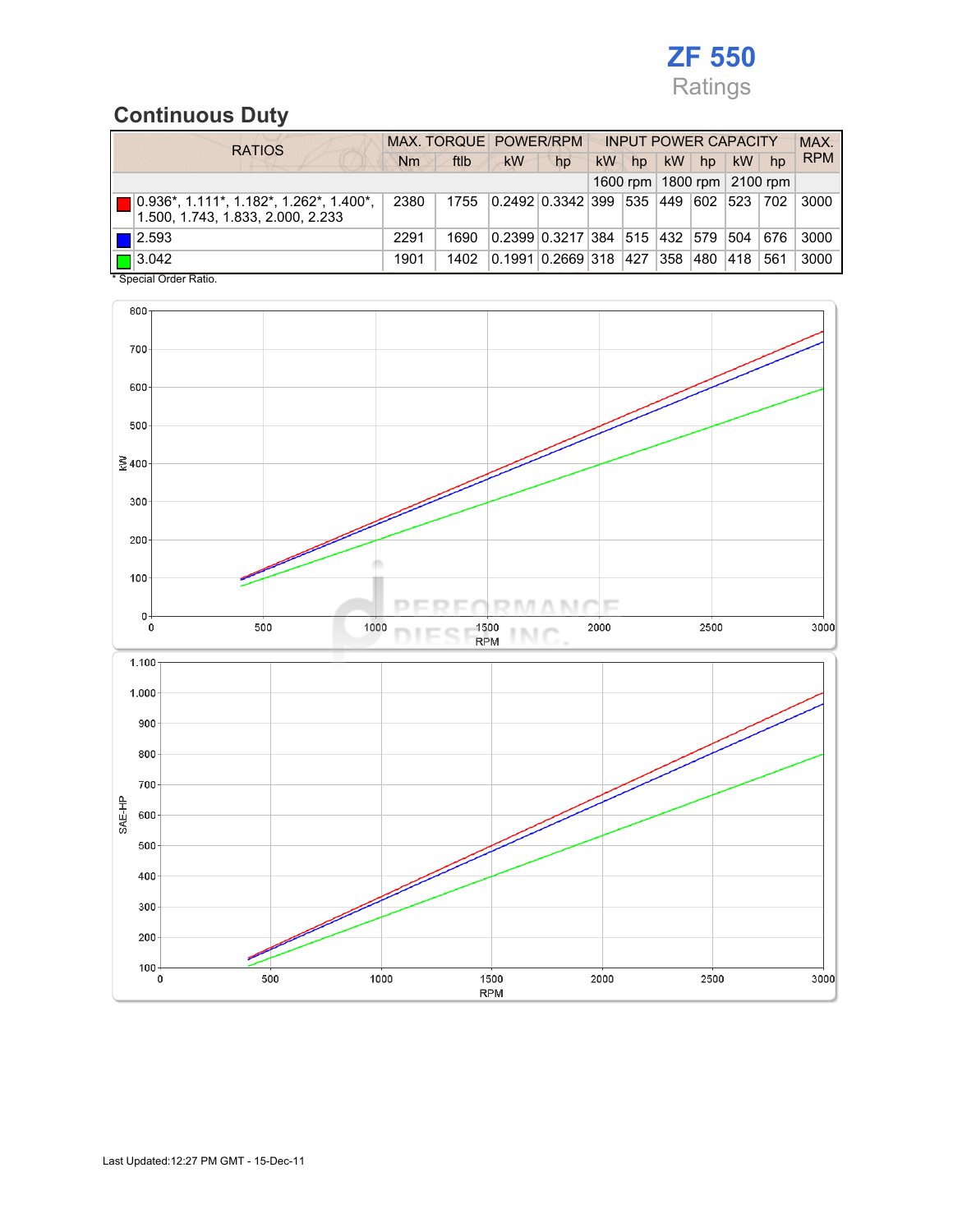

 $\Xi$ 

日



|            | mm (inches)    |                |                |                            |            |            |                |                          |           |
|------------|----------------|----------------|----------------|----------------------------|------------|------------|----------------|--------------------------|-----------|
| A          | B <sub>1</sub> | B <sub>2</sub> | H <sub>1</sub> | H <sub>2</sub>             | ட          |            | L <sub>2</sub> | $L_3$                    | Bell Hsg. |
| 200 (7.87) | 310 (12.2)     | 310(12.2)      | 200 (7.87)     | 400 (15.8)                 | 676 (26.6) | 537 (21.1) | $\equiv$       | $\overline{\phantom{0}}$ |           |
|            |                | Weight kg (lb) |                | Oil Capacity Litre (US qt) |            |            |                |                          |           |
|            |                | 242 (533)      | 16.0 (17.0)    |                            |            |            |                |                          |           |

# SAE Bell Housing Dimensions

|                |    |                         |                                                         |    | <b>Bolt Holes</b> |                 |  |  |
|----------------|----|-------------------------|---------------------------------------------------------|----|-------------------|-----------------|--|--|
| <b>SAE No.</b> |    |                         |                                                         |    | No.               | <b>Diameter</b> |  |  |
|                | mm | $\overline{\mathsf{I}}$ | mm                                                      | mm |                   | mm              |  |  |
| $\Omega$       |    |                         | 647.7 25.5 679.45 26.75 711.2 28.0 16 13.49 17/32       |    |                   |                 |  |  |
|                |    |                         | 511.18 20.125 530.23 20.875 552.45 21.75 12 11.91 15/32 |    |                   |                 |  |  |

## Output Coupling Dimensions

|                      |  |  |  | <b>Bolt Holes</b>                       |  |     |              |      |  |
|----------------------|--|--|--|-----------------------------------------|--|-----|--------------|------|--|
|                      |  |  |  |                                         |  | No. | Diameter (E) |      |  |
| mm in mm in mm in mm |  |  |  |                                         |  |     | mm           |      |  |
|                      |  |  |  | 205 8.07 170 6.69 140 5.51 20.0 0.79 10 |  |     | 18.3         | 0.72 |  |



3Ė

 $B2$